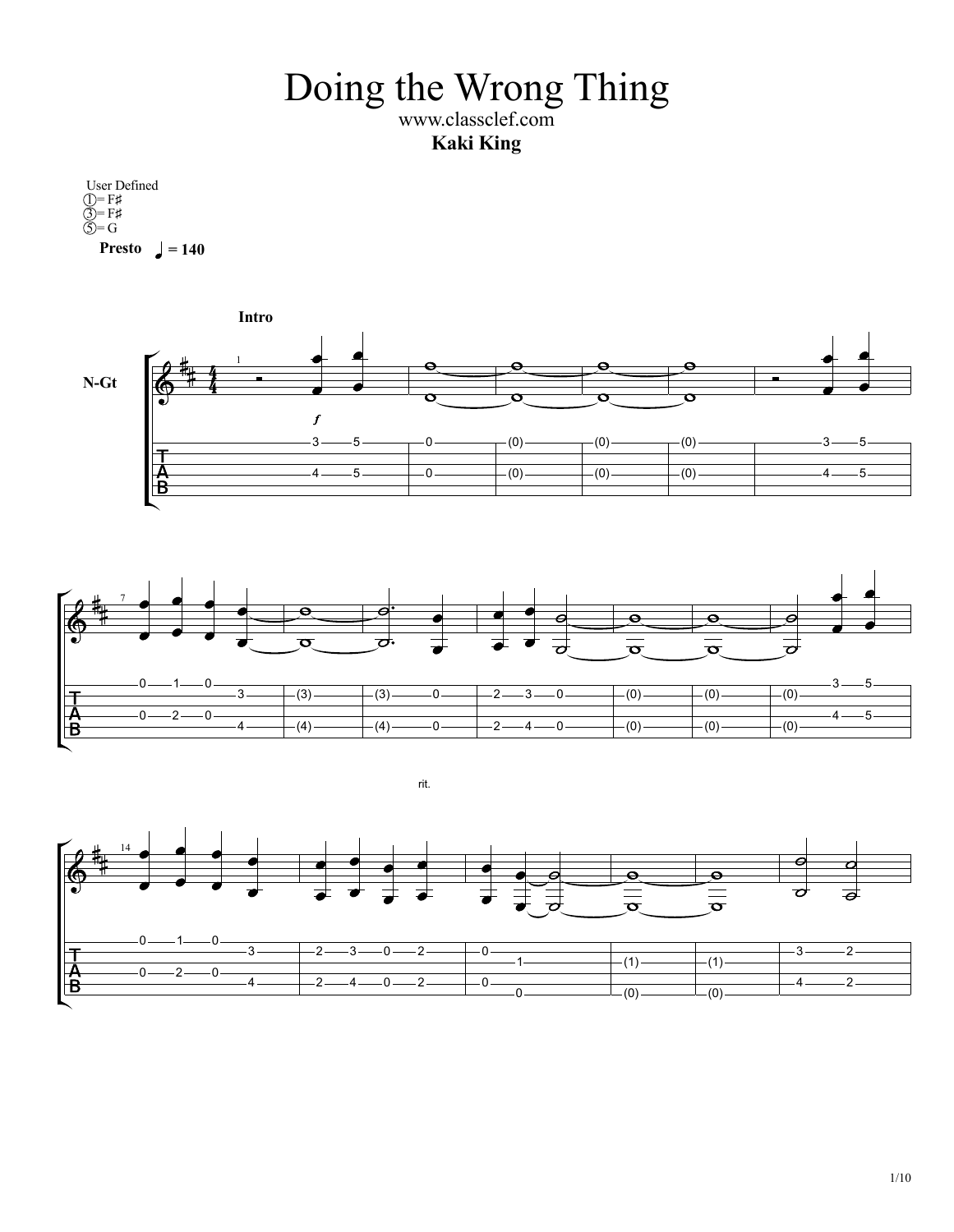





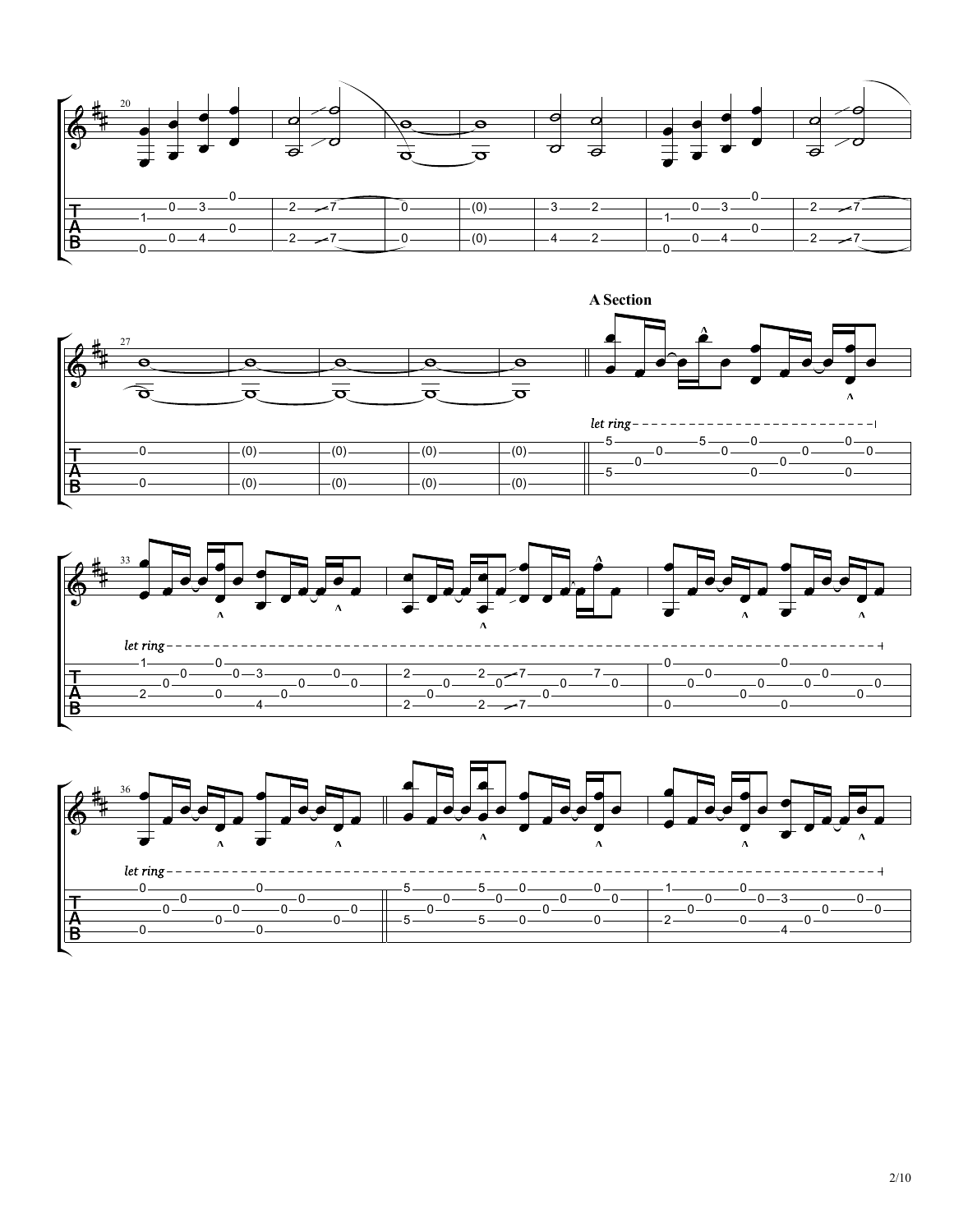





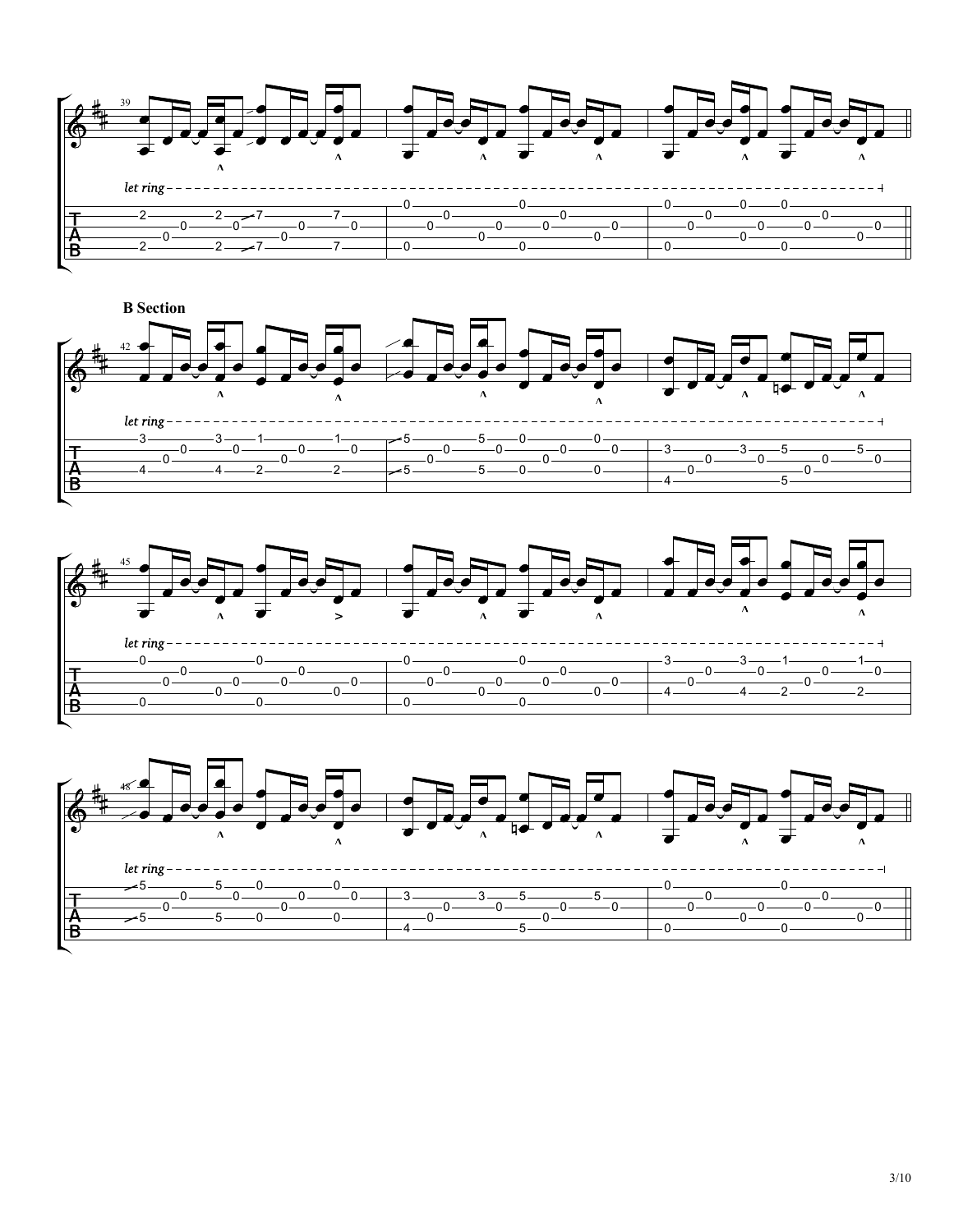





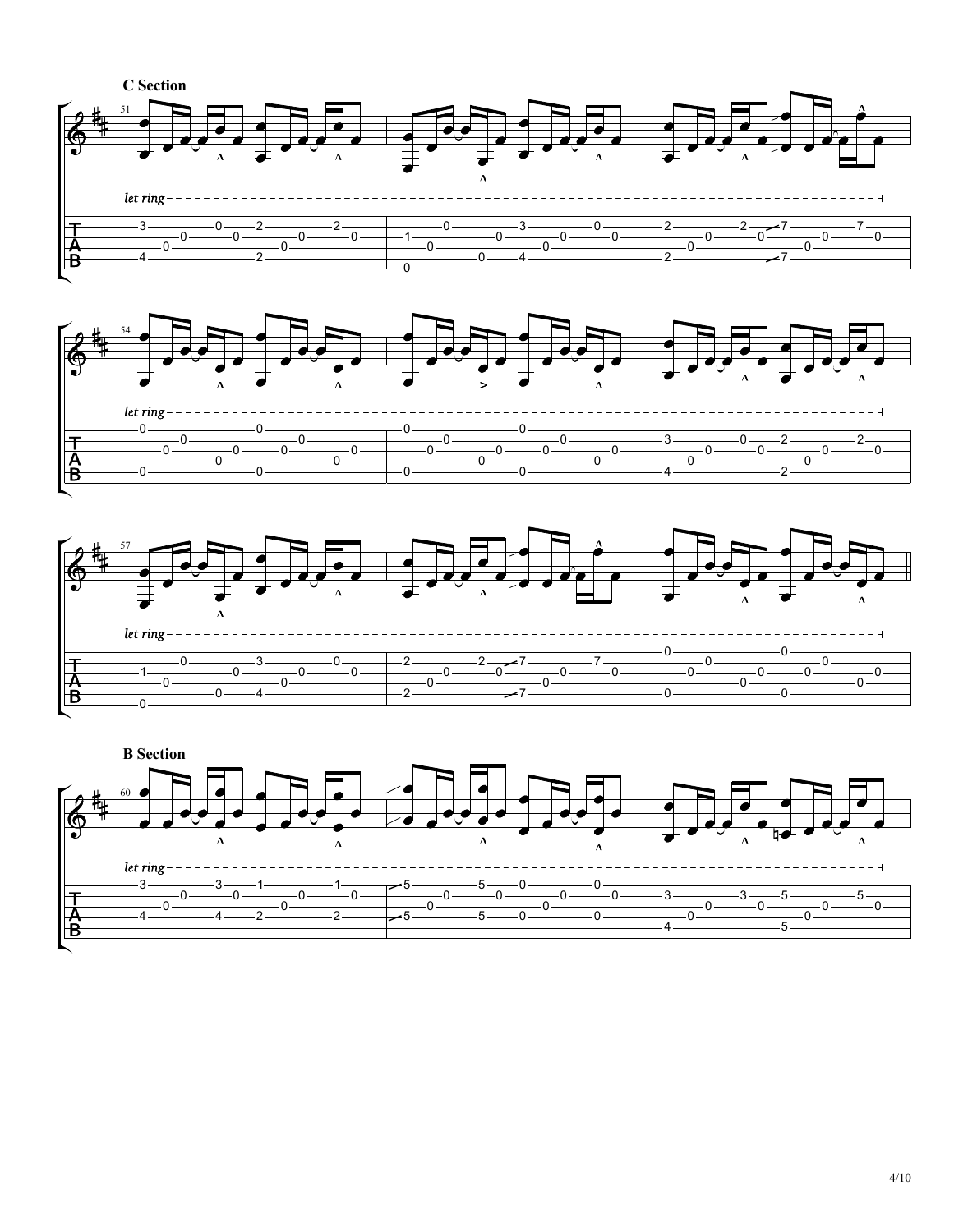







5/10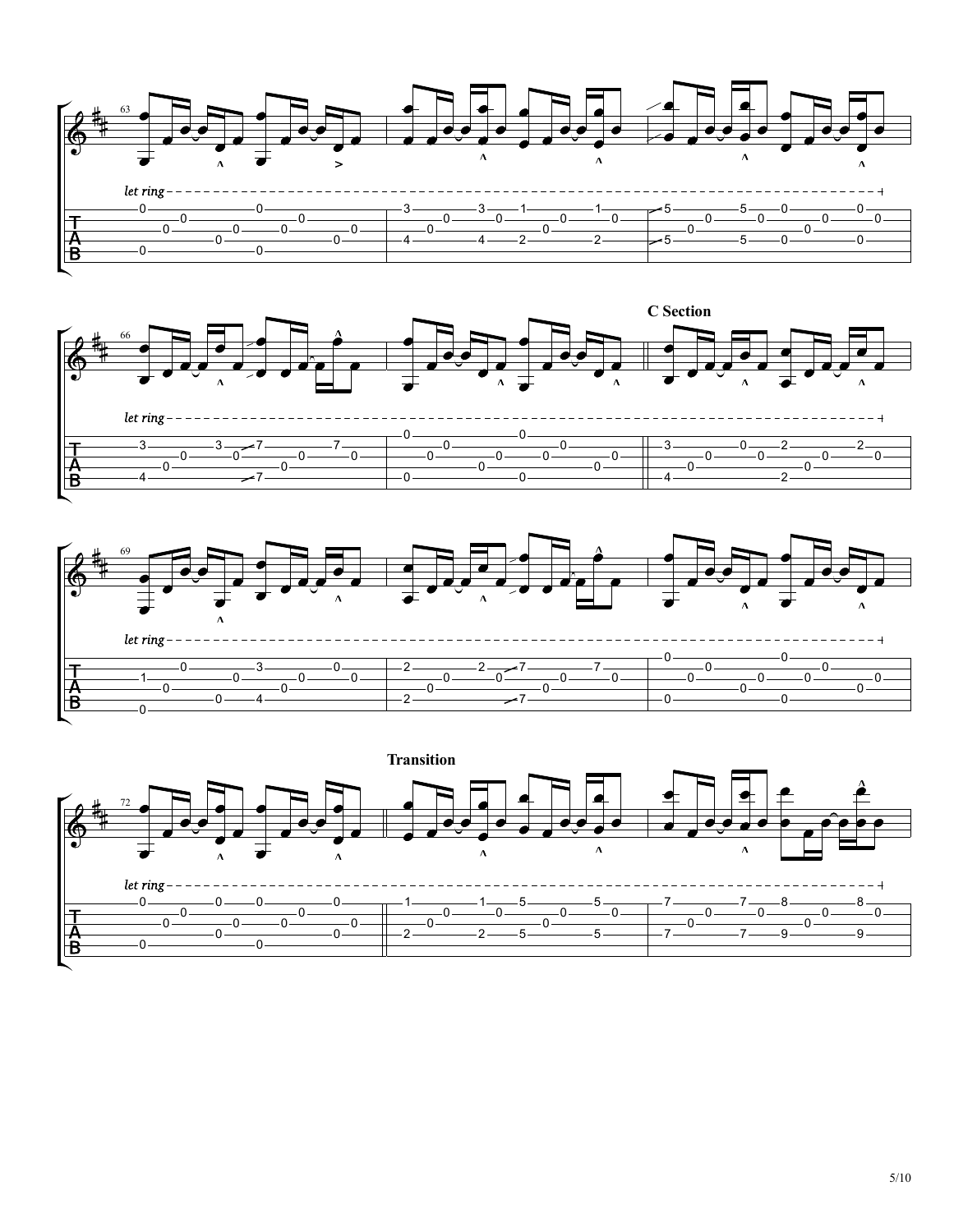





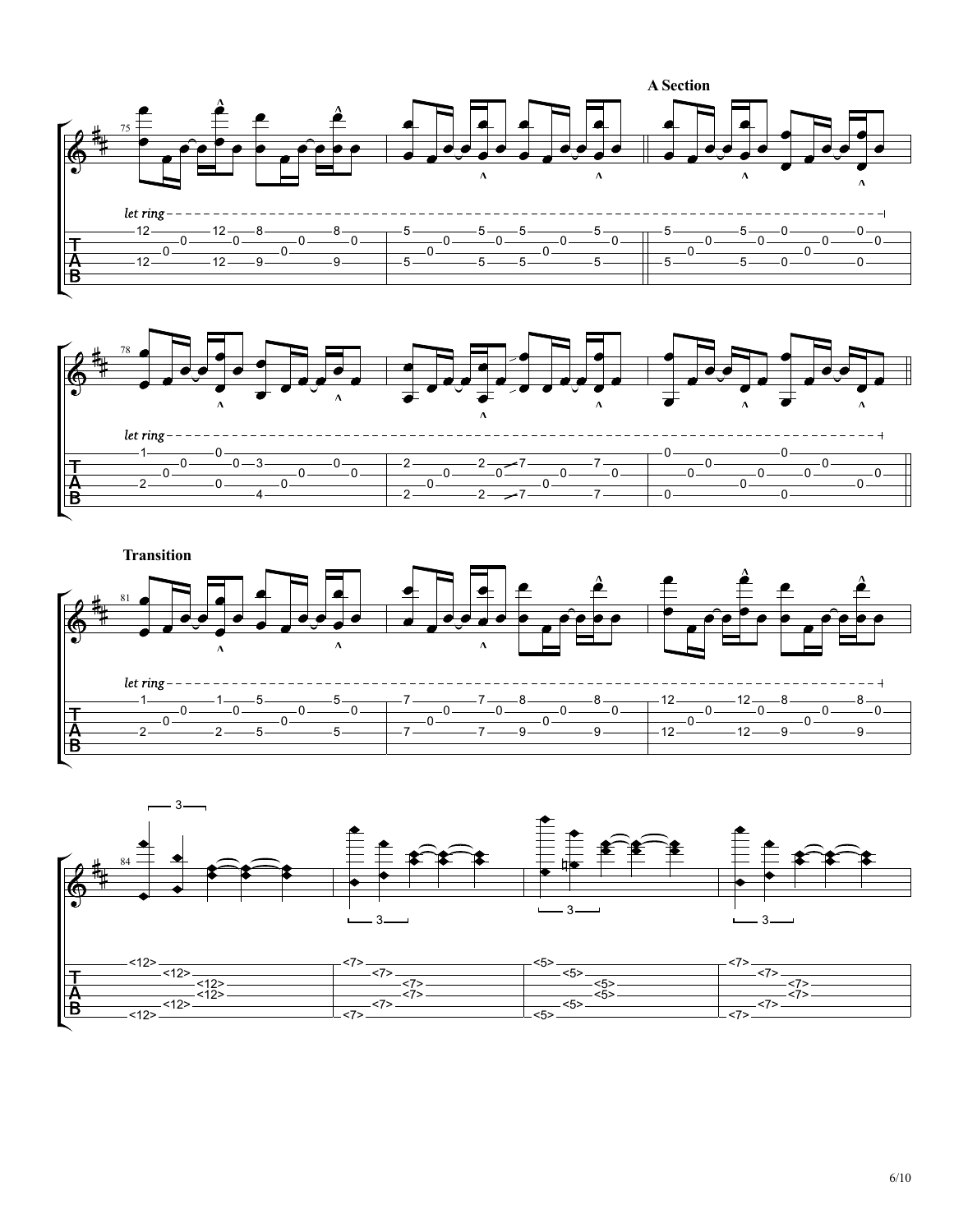







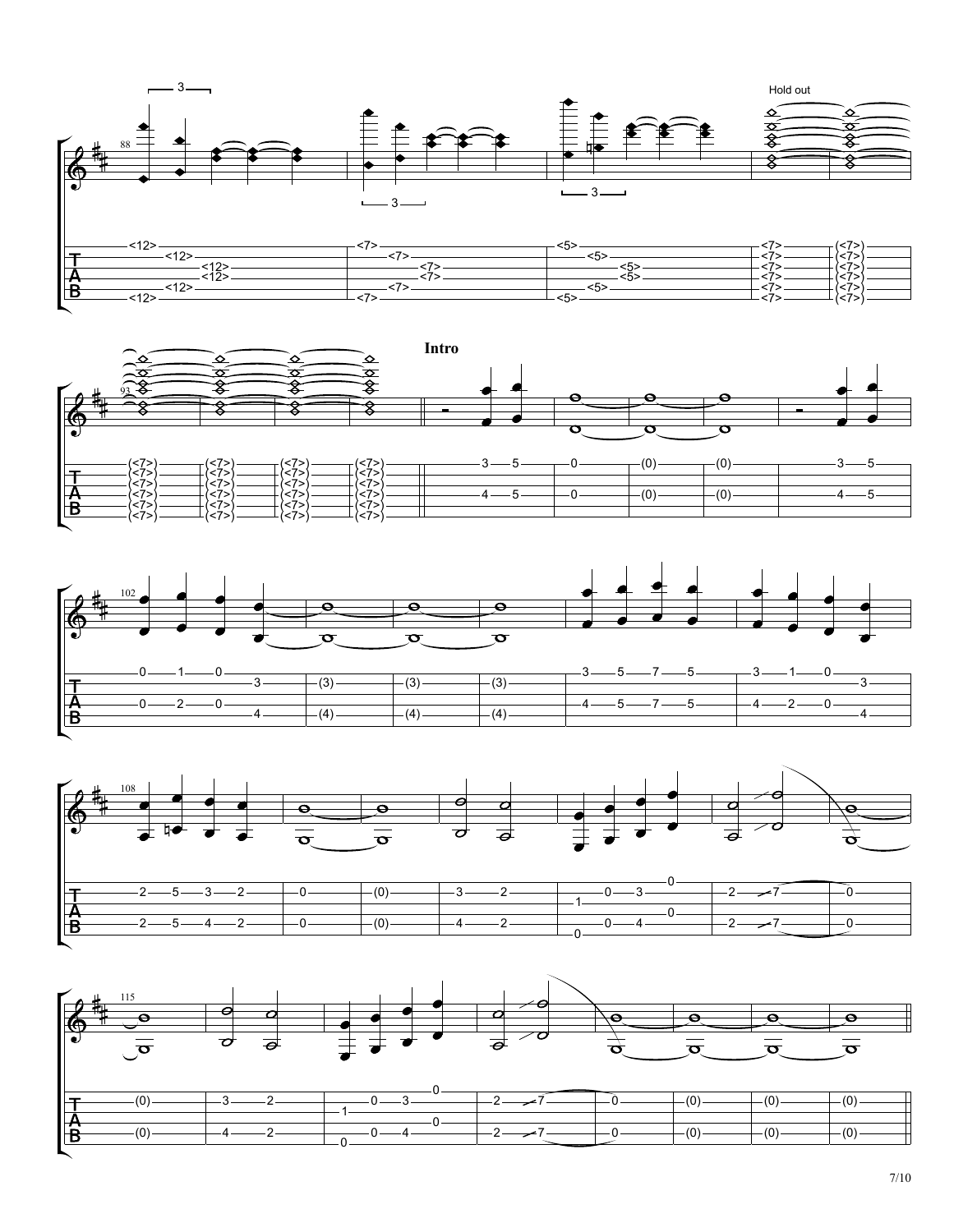





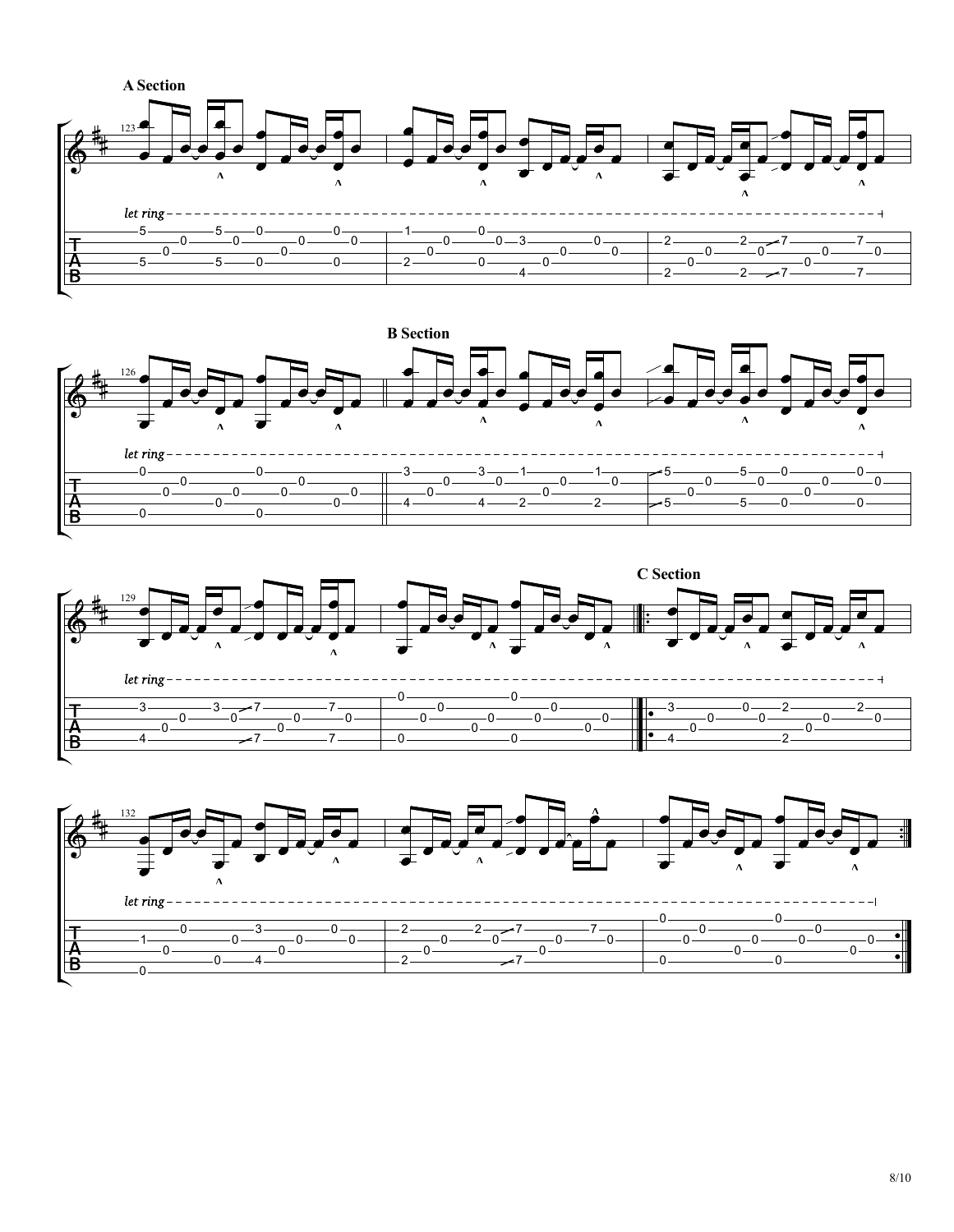